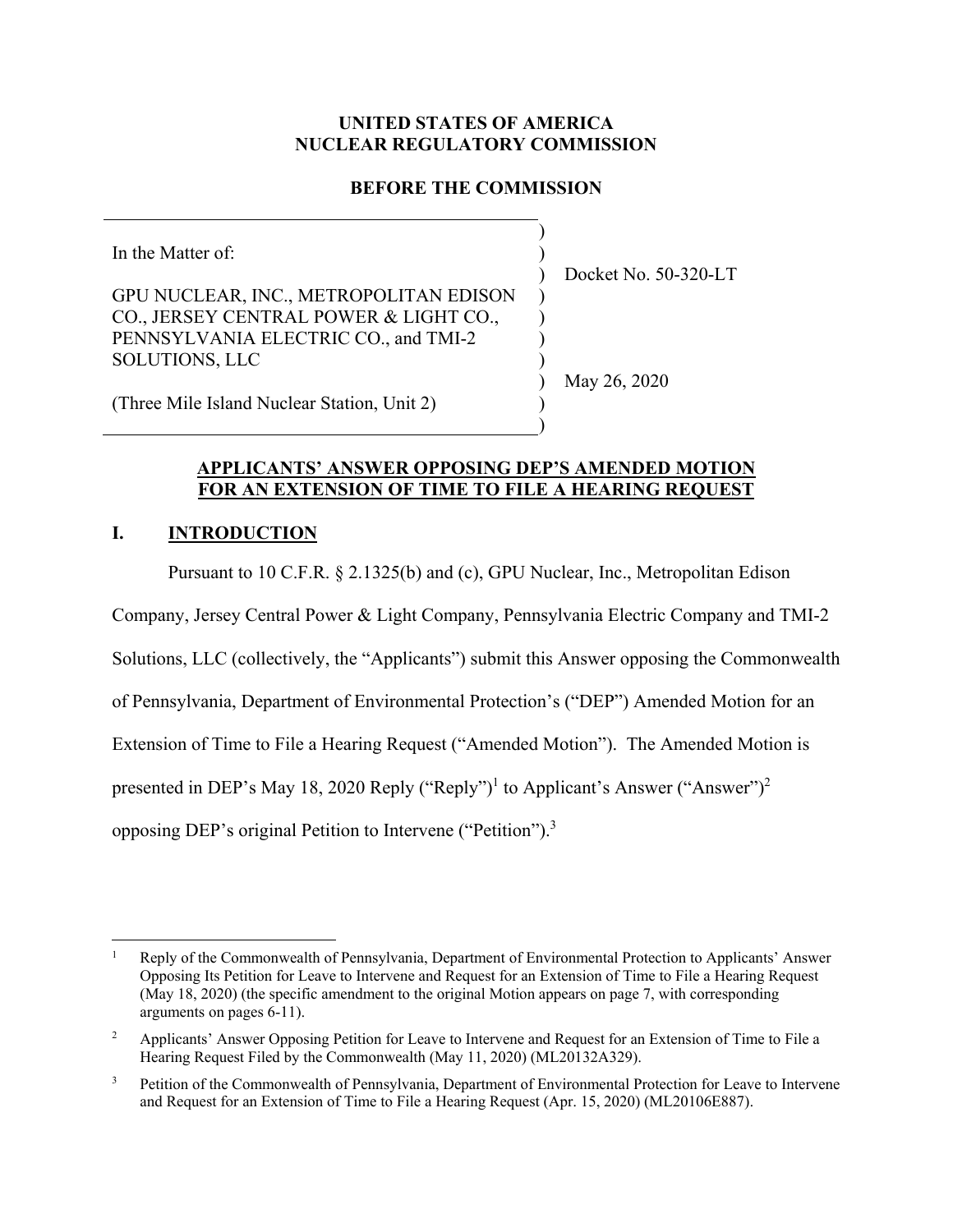This Amended Motion must be denied. DEP failed to consult with the parties, as required by Section 2.323(b). Additionally, the Amended Motion fails to satisfy the applicable standard, in Section 2.307(a), for an extension.

# **II. BACKGROUND AND PROCEDURAL HISTORY**

As noted in the Answer, this proceeding is associated with Applicants' November 12, 2019 license transfer application ("LTA").<sup>4</sup> On March 26, 2020, the NRC published a notice in the *Federal Register* informing the public that it is considering the LTA for approval, providing an opportunity for the public to submit written comments on the LTA, and offering an opportunity for persons whose interests may be affected by the approval of the LTA to file (within 20 days of the notice) hearing requests and intervention petitions.<sup>5</sup>

DEP submitted its Petition on April 15, 2020, seeking to participate as a party in this proceeding under the provisions of 10 C.F.R. § 2.309(h). This regulation requires a state entity seeking party status to submit either a "request for hearing" or a "petition to intervene" or both. To be granted, that submission must:

- (1) "designate a single representative for the hearing"; and
- (2) contain "at least one admissible contention" that satisfies the NRC's "strict-bydesign<sup>16</sup> contention admissibility requirements in 10 C.F.R.  $\S$  2.309(f)(1).

Notably, these requirements are *identical* regardless of whether the submission is a request for hearing, a petition to intervene, or a combination of the two.

<sup>4</sup> *See* TMI-19-112, Letter from J. Sauger, TMI-2 Solutions, LLC, and G. Halnon, GPU Nuclear, Inc., to NRC Document Control Desk, "Application for Order Approving License Transfer and Conforming License Amendments," Attach. 1 (Nov. 12, 2019) (ML19325C600) ("LTA").

<sup>5</sup> Three Mile Island Nuclear Station, Unit No. 2; Consideration of Approval of Transfer of License and Conforming Amendment, 85 Fed. Reg. 17,102 (Mar. 26, 2020) ("Hearing Opportunity Notice").

<sup>6</sup> *Dominion Nuclear Conn., Inc.* (Millstone Nuclear Power Station, Units 2 and 3), CLI-01-24, 54 NRC 349, 358 (2001).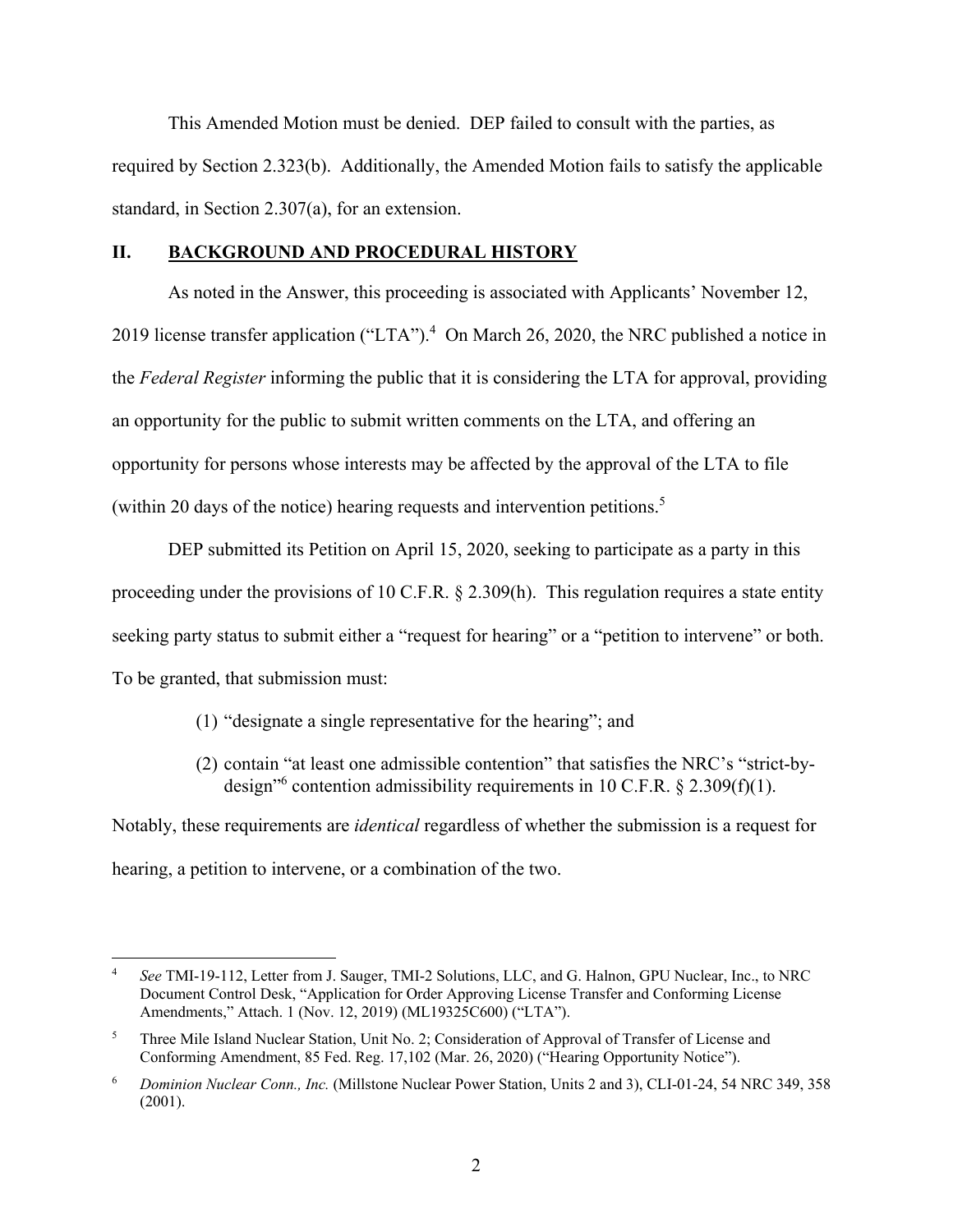The Petition (i.e., a petition to intervene) designated a single representative and *proposed* a single contention—thereby supplying the *type* of information required by the regulations to be presented in a petition to intervene and/or a hearing request.<sup>7</sup> Applicants thereafter submitted their Answer on May 11, 2020, explaining that the proposed contention is not "admissible" and that the Petition must be denied accordingly. $8$ 

The Petition also presented a separate and inconsistent request ("Motion") for issuance of an order indefinitely<sup>9</sup> extending the deadline to submit a hearing request. As purported justification, DEP argued primarily that it wanted further time to evaluate the LTA before determining whether it wanted to submit a hearing request.<sup>10</sup> As noted in the Answer, given the identical requirements for hearing requests and petitions to intervene, the only further act DEP needed to take to submit a hearing request was to add the words "hearing request" to the caption of its Petition (which it clearly *was* able to submit before the deadline).<sup>11</sup> Thus, as noted in the Answer, any claim of "impossibility" rings hollow.

In essence, DEP was not *unable* to request a hearing; rather it was seeking an opportunity to continue discussing (with the Applicants and NRC) certain of its questions and comments

<sup>7</sup> DEP claims that a similar statement in the Answer (regarding the "type" of information submitted in the Petition) constitutes an "acknowledge[ment]" that the proposed contention is admissible. Reply at 7-8. As should be readily apparent from the more than 14 pages Applicants dedicated to arguing the *exact opposite*, Answer at 18-32, DEP's claim is both incorrect and disingenuous.

<sup>8</sup> Answer at 18-32.

<sup>9</sup> Petition at 10 (seeking an extension until "one month after" some unspecified future date when "DEP's physical offices reopen").

Id. at 13-14. DEP claimed that remote working issues related to COVID-19 also necessitated a delay of the hearing request deadline. *Id*. As noted in the Answer, these alleged issues have not prevented DEP from drafting a proposed contention, filing a timely Petition, submitting a detailed technical letter to the NRC, drafting formal comments regarding the LTA, or engaging in further consultations with the Applicants. Answer at 38-39. It also did not prevent DEP from drafting and filing a timely Reply, which is not surprising given that DEP has had the LTA since November 2019. *See* LTA (cover letter at 6) (showing DEP was copied on the LTA transmittal).

 $11$  Answer at 38-39.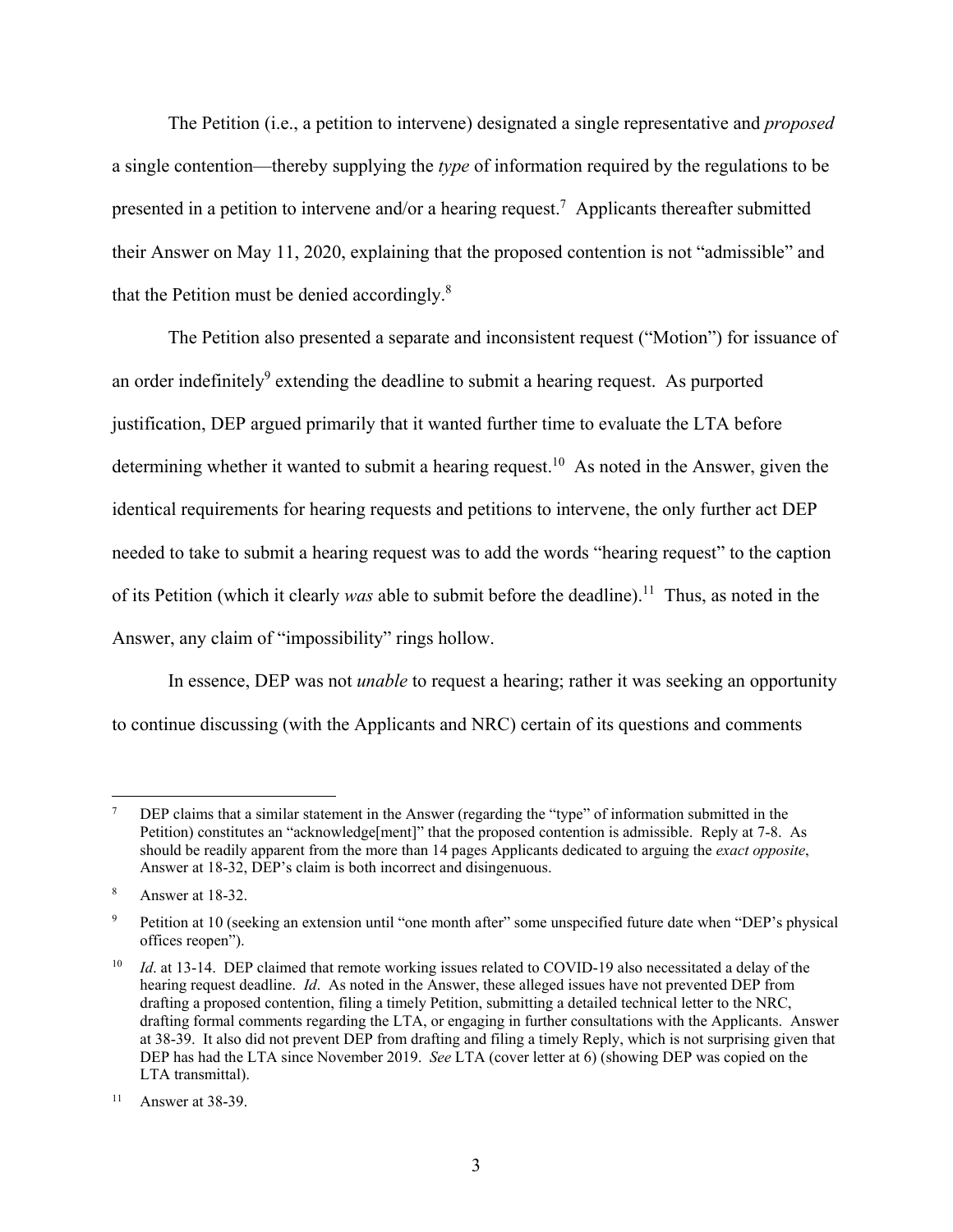regarding the LTA before *deciding whether* to request a hearing.12 As noted in the Answer, the Applicants understand and appreciate DEP's interest in the safe decommissioning of TMI-2, fully share their goal of adequately protecting the citizens of Pennsylvania, and are eager to continue engaging with DEP to discuss future plans for TMI-2.<sup>13</sup> However, as further noted in the Answer, these objectives are best addressed outside the hearing process, which is geared towards the adjudication of specific technical or legal disputes.<sup>14</sup>

Notwithstanding Applicants' willingness to continue consulting with DEP, the Answer explained that the Motion must be denied for many reasons.<sup>15</sup> As a general matter, indecision does not constitute "good cause" for an extension.<sup>16</sup> Nor is "good cause" shown by a general desire to pause the NRC's review (conducted pursuant to its exclusive radiological safety jurisdiction) so that another entity can "pre-adjudicate" the LTA—particularly in light of the Commission's *codified* policy of expedited review for license transfer applications.<sup>17</sup> But, more importantly, the Answer noted that an extension simply is not necessary to accomplish DEP's requested relief (i.e. further discussions) because the consultation process proceeds in parallel with the NRC's adjudicatory process.<sup>18</sup> Notwithstanding all of these many fundamental reasons to reject the Motion, the Answer also explained that the Motion must be denied, as a matter of black letter law, because DEP failed to consult with the parties before filing the request.<sup>19</sup>

16 *Id*.

1

18 *Id*.

<sup>12</sup> *See, e.g.*, *id*. at 35; Petition at 13-14 (arguing it needs more time to "review" the LTA).

<sup>13</sup> Petition at 3; Answer at 6.

 $14$  Answer at 6.

<sup>15</sup> *Id*. at 32-39.

 $17$  *Id.* 

<sup>19</sup> *Id*. at 33.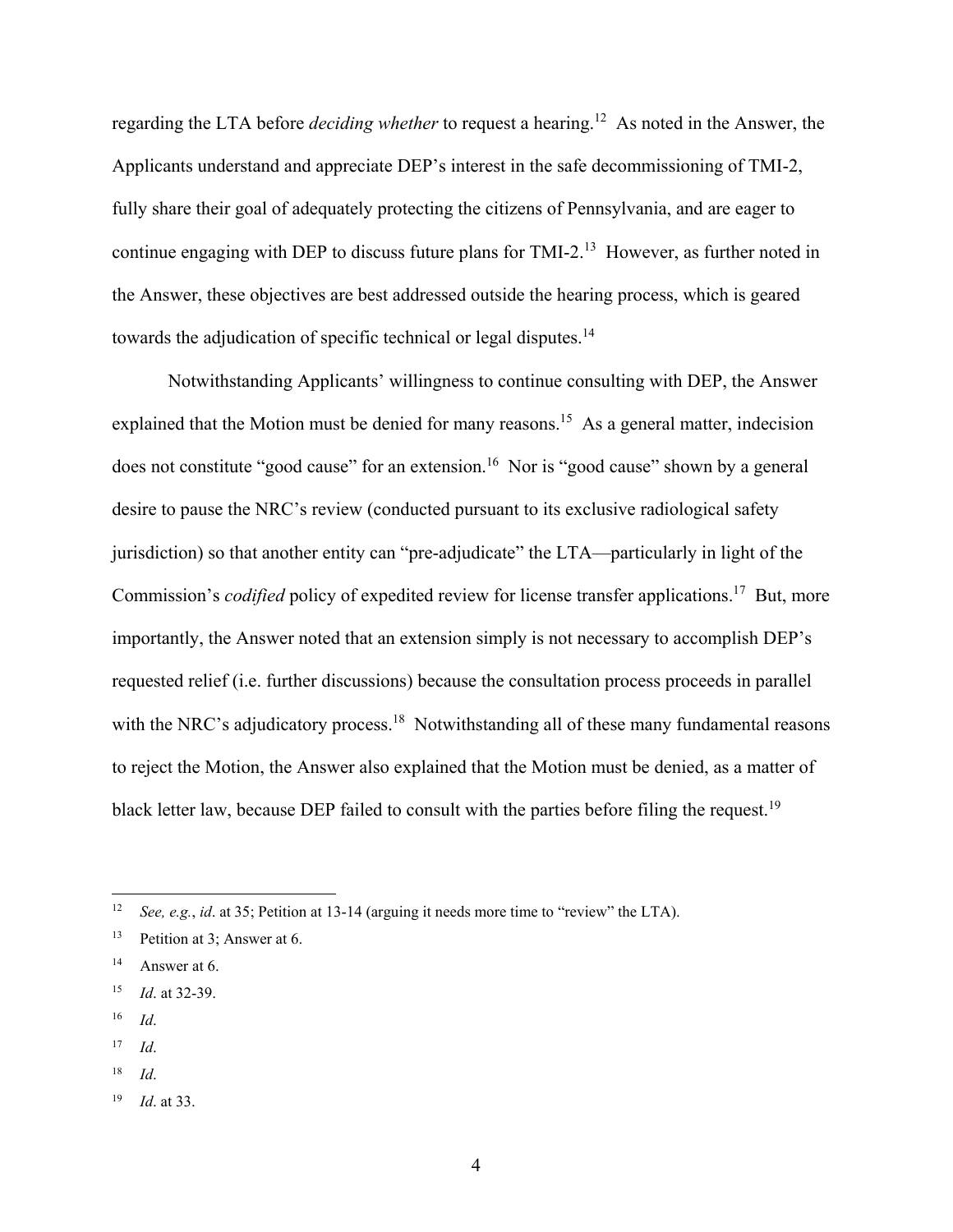DEP filed its Reply to Applicants' Answer on May 18, 2020. Therein, DEP attempts to recharacterize its Motion (which clearly sought an indefinite suspension of the NRC adjudicatory proceedings)<sup>20</sup> as a mere request for a "limited extension."<sup>21</sup> The Reply also includes a further request to "amend" its earlier Motion such that it would only seek an extension to a specific date ("Amended Motion"). Applicants hereby file this opposition to, thus completing the briefing sequence on, the Amended Motion.<sup>22</sup>

## **III. THE AMENDED MOTION MUST BE DENIED AS A MATTER OF LAW**

The NRC's rules require a movant to consult with the other parties before filing any motion, including an extension request, and to include a corresponding certification in the motion.<sup>23</sup> Failure to do so requires, as a matter of black letter law, that the request be denied. The regulations make clear that denial is mandatory, not discretionary. More specifically, the Commission's codified requirement is that a motion "*must* be rejected" if these requirements are not satisfied.<sup>24</sup> The fundamental precept of judicial economy is well served by this common sense requirement that parties discuss issues and seek consensus *before* presenting a matter to the presiding officer; and by the further stipulation that, if a party cannot be bothered to consult on the matter, then the presiding officer need not expend its resources to adjudicate it.

<u>.</u>

<sup>&</sup>lt;sup>20</sup> DEP also requested "that the Commission postpone making a determination on the Applicants' license transfer Application until all parties have had a chance to further discuss the issues raised by the Department." Petition at 14. To the extent DEP truly seeks postponement, writ large, of the NRC Staff's review (as opposed to just an unnecessary extension of the hearing request deadline), it must be denied for the additional reason that it requests a "stay" without even acknowledging, addressing, or remotely satisfying the high standards applicable to such requests (e.g., irreparable injury and strong likelihood of success on the merits).

<sup>21</sup> Reply at 2. DEP also illogically claims that its Motion asked for "a precise amount of time." *Id*. at 7. However, one month after an unspecified date is nothing more than another unspecified date. This hardly qualifies as a "precise" point in, or amount of, time. Indeed, in the very next paragraph, DEP fully acknowledges the "uncertainty" of its request. *Id*.

<sup>&</sup>lt;sup>22</sup> 10 C.F.R. § 2.323(c) ("The moving party has no right to reply.") (emphasis added).

<sup>23 10</sup> C.F.R. § 2.323(b). Even though not styled as one, DEP's extension request is, in fact, a motion. *See Motion*, Black's Law Dictionary (11th ed. 2019) ("A written or oral application requesting a court to make a specified ruling or order.").

<sup>&</sup>lt;sup>24</sup> 10 C.F.R. § 2.323(b) (emphasis added).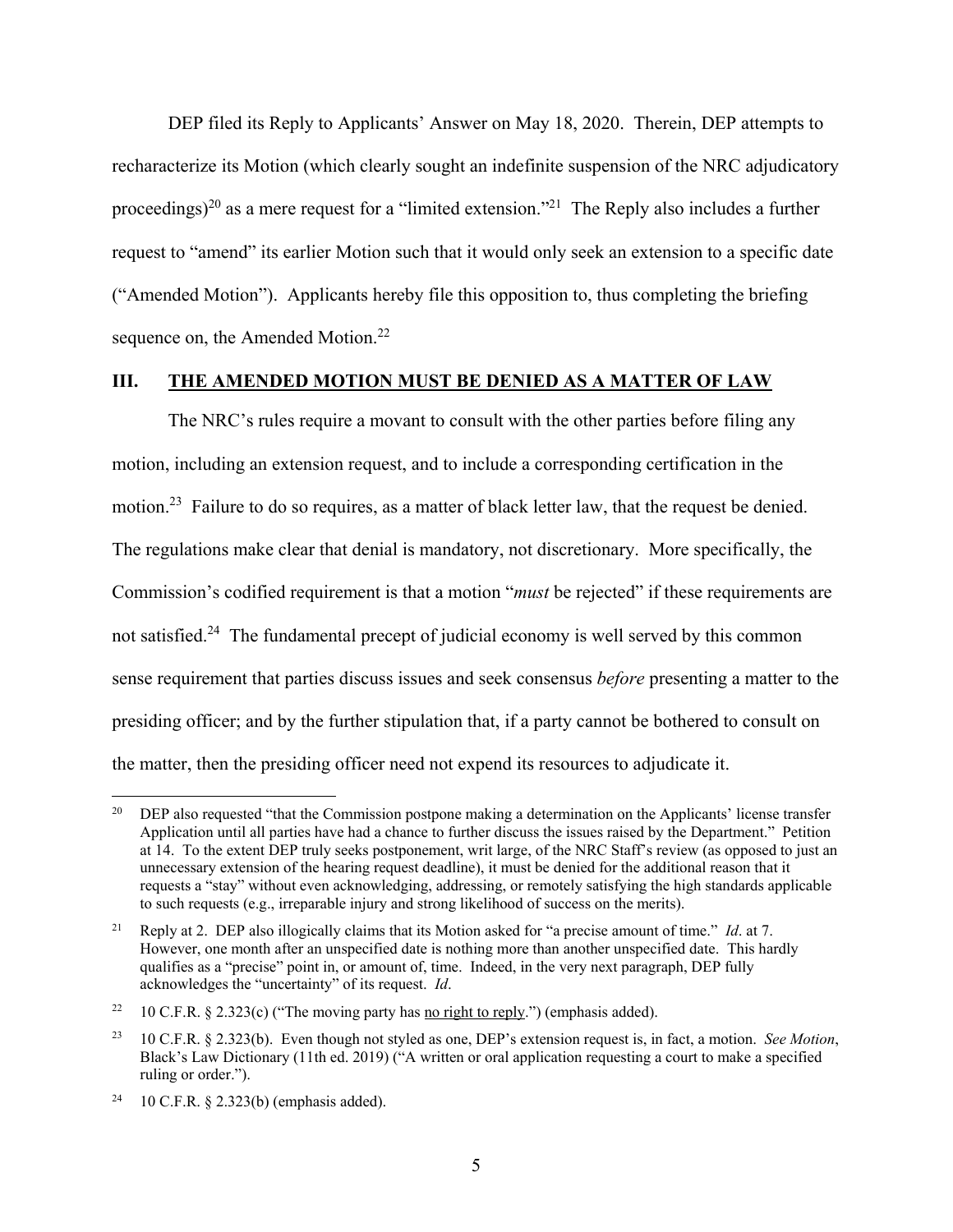As noted in Applicants' original Answer, DEP neither consulted nor included the required certification in its Motion.<sup>25</sup> Thus, the Motion "must" be denied as a matter of black letter law.26 Notwithstanding the fact that Applicants pointed out this *exact and dispositive* procedural flaw in the Motion, DEP *again* declined either to consult or include the required certification in its Amended Motion. Accordingly, the Amended Motion "must" be denied for precisely the same reason.

In its Reply, DEP presents a strained and counterfactual defense of its failure to consult, essentially arguing that the consultation requirement in 10 C.F.R. § 2.323(b) is inapplicable to its Motion (or, apparently, to its Amended Motion).<sup>27</sup> More precisely, DEP argues that "Section 2.323(a) specifically excludes motions filed under 10 CFR 2.309(c).<sup>"28</sup> This is a correct statement of the law. But, neither DEP's Petition nor the Motion embedded therein is a "motion<sup>[]</sup> filed under Section 2.309(c)." Section 2.309(c) pertains solely to "[f]ilings after the deadline," and governs motions for leave to submit *late-filed* contentions. Clearly, that is not the governing regulation. In fact, the Petition itself states that it was filed "pursuant to 10 CFR § 2.309(h)(2),"29—which is *not* Section 2.309(c). As noted in the plain text of Section 2.323, the consultation requirement pertains to *all* other motions.<sup>30</sup> Thus, it is applicable to both the Motion and the Amended Motion.

 $25$  Answer at 33.

 $26$  10 C.F.R. § 2.323(b).

 $27$  Reply at 8.

<sup>28</sup> *Id*.

<sup>29</sup> Petition at 1; *see also id*. at 4

<sup>30 10</sup> C.F.R. § 2.323(a) and (b).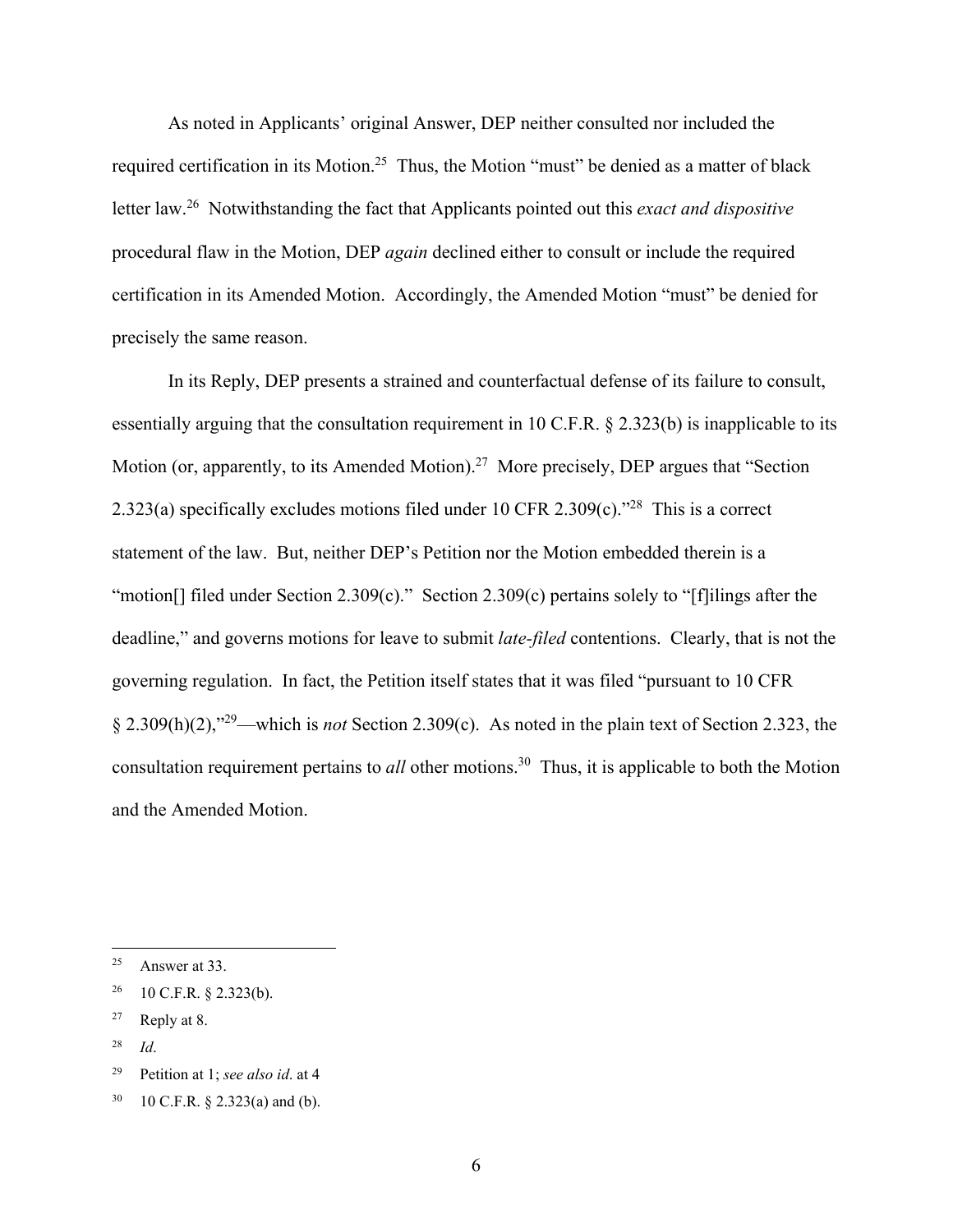At bottom—even after being placed *on notice* of its earlier non-compliance—DEP chose not to consult, contrary to the Commission's clear and common sense requirement. Accordingly, the Amended Motion must be rejected as a matter of law.

# **IV. THE AMENDED MOTION MUST BE DENIED BECAUSE IT FAILS TO DEMONSTRATE "GOOD CAUSE"**

Under the NRC's Rules of Practice and Procedure, extension requests are subject to the rigorous "good cause" standard in 10 C.F.R. § 2.307(a). In this context, an extension may only be granted when warranted by "unavoidable and extreme circumstances"—and even then, only to the extent necessary to overcome the unavoidable delay.<sup>31</sup> Moreover, this standard must be applied even more stringently here because of the Commission's legal obligation to render a prompt decision on license transfer applications. The Department has not satisfied the applicable standard here.

The Amended Motion presents three arguments for why DEP believes "good cause" exists for its extension request. First, the Department appears to acknowledge that the NRC's codified policy of expedited license transfer proceedings, and codified No Significant Hazards Consideration determination, apply to the instant proceeding.<sup>32</sup> But, it argues that the Commission should *disregard* those regulations here.<sup>33</sup> Because this demand directly contradicts NRC regulations, it is prohibited. As explained in 10 C.F.R. § 2.335(a), "no rule or regulation of the Commission, or any provision thereof . . . is subject to attack by way of discovery, proof,

<sup>&</sup>lt;sup>31</sup> *Hydro Res., Inc.* (Albuquerque, NM), CLI-99-1, 49 NRC 1, 3 n.2 (1999) (quoting Statement of Policy on Conduct of Adjudicatory Proceedings, CLI-98-12, 48 NRC 18, 21 (1998)) ) ("We caution all parties . . . to pay heed to the guidance in our policy statement that ordinarily only 'unavoidable and extreme circumstances' provide sufficient cause to extend filing deadlines").

Petition at 8-10.

<sup>33</sup> *E.g.*, *id*. at 10 (arguing TMI-2 "should not fall under the 'generic finding'" codified in NRC regulations).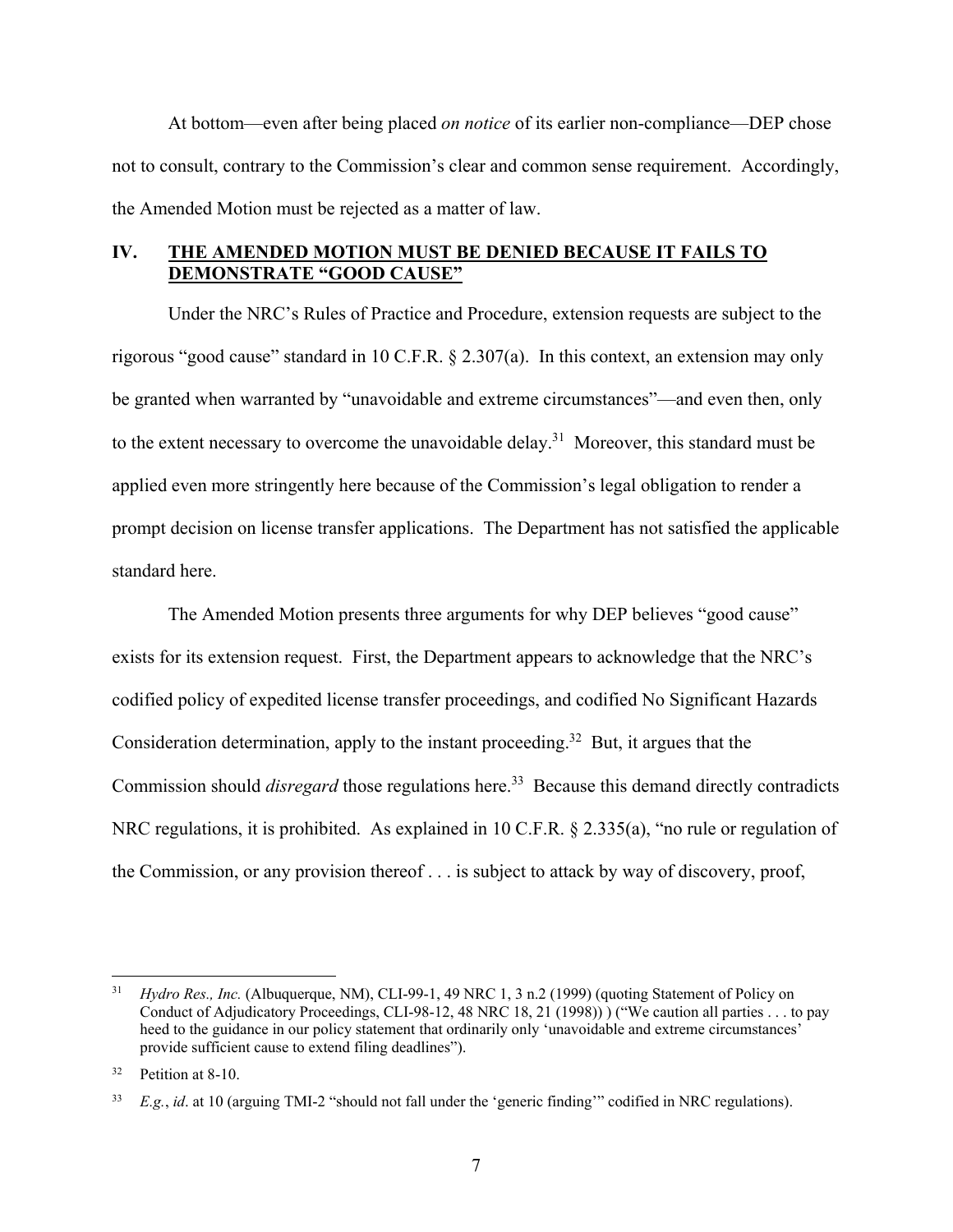argument, or other means in *any adjudicatory proceeding*."34 DEP's desire to present prohibited arguments clearly does not satisfy the "unavoidable and extreme circumstances" standard.

Second, the Department points to an April 6, 2020 letter it sent to Chairman Svinicki ("DEP Letter"), and suggests that it is dissatisfied with the response it received from the NRC.35 In the DEP Letter, it asked the Chairman to answer a number of technical questions regarding the LTA and the TMI-2 decommissioning process. However, the DEP Letter violated the NRC's prohibition on *ex parte* communications.<sup>36</sup> Accordingly, on April 23, 2020, the NRC Secretary "promptly served on the parties and placed in the public record of the proceeding" DEP's letter, as required by 10 C.F.R. § 2.347(c), along with a letter to DEP explaining the impropriety of the submission.<sup>37</sup> A supplemental response from the NRC Staff explicitly offered to convene a meeting to consult with DEP on topics *other* than "disputed issues" (which are subject to the *ex parte* prohibition), and to further explain the NRC's license transfer process.<sup>38</sup>

Ultimately, DEP does not offer any explanation as to how its dissatisfaction with the NRC's codified prohibition on *ex parte* communications (which is not subject to challenge here)<sup>39</sup> somehow could be remedied by an extension of the hearing request deadline. And in practical terms, Applicants provided a fulsome response to the DEP Letter,<sup>40</sup> and will continue to

<sup>&</sup>lt;sup>34</sup> Subject to certain limited exceptions not applicable here.

<sup>&</sup>lt;sup>35</sup> Petition at 10 (citing Exh. A).

<sup>36</sup> *See* 10 C.F.R. § 2.347(a)(1) ("[i]nterested persons outside the agency may not make or knowingly cause to be made to any Commission adjudicatory employee, any ex parte communication relevant to the merits of the proceeding"); 10 C.F.R. § 2.4 (defining "Commission adjudicatory employee" to include the Commissioners). Once DEP submitted its proposed contention challenging the sufficiency of the LTA, that topic became a "disputed issue," as defined in 10 C.F.R.  $\S$  2.347(a)(2)(i).

<sup>37</sup> Reply, Exh. A.

<sup>38</sup> *Id*.

<sup>39 10</sup> C.F.R. § 2.335(a).

<sup>40</sup> Petition, Exh. B.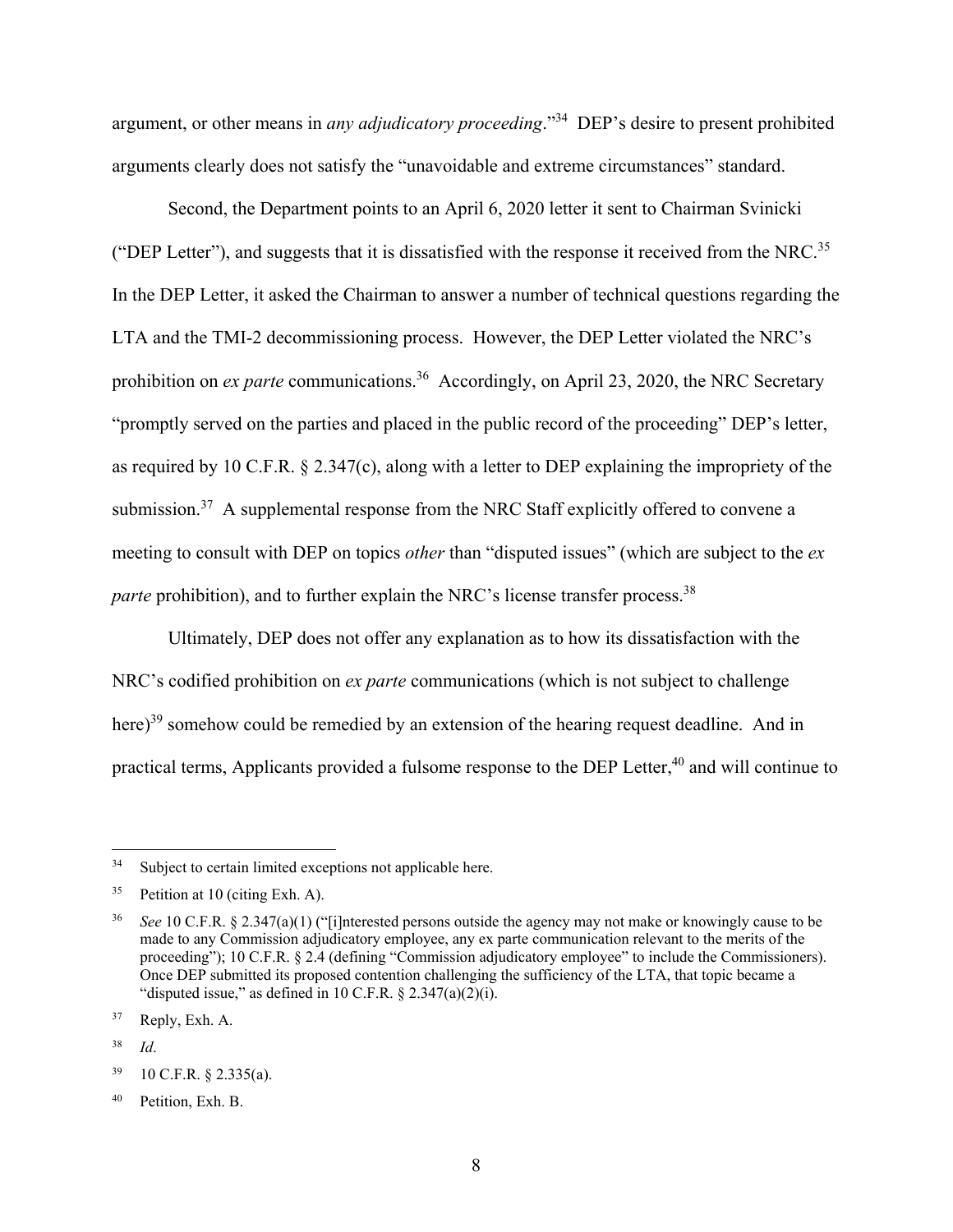engage with DEP on matters related to the future of TMI-2. Thus, the NRC's *ex parte* rules do not present "unavoidable and extreme circumstances" warranting an extension.

Finally, DEP claims dissatisfaction with the possibility of participating as an interested governmental entity (pursuant to 10 C.F.R. § 2.315(c)) rather than as a party (under Section  $2.309(h)$ .<sup>41</sup> Applicants' Answer had identified this option for DEP's consideration as an alternative way to participate in any hearing that may be convened.<sup>42</sup> But, DEP says this alternative is unacceptable because it "would only allow the Department to have one representative at the hearing."43 DEP appears unaware that the same limitation applies to *both* Section 2.315(c) and Section 2.309(h). Indeed, the Petition *already* designated a "single representative."44 Ultimately, DEP's status preference does not identify any "unavoidable and extreme circumstances" warranting an unnecessary delay of the proceeding.

At the same time, the NRC's evaluation of "good cause" must consider the harms to the Applicants and public from granting the extension. As stated in our Answer, the Applicants are ready and willing to engage with DEP on their core concerns, which lie outside the scope of the NRC's tailored hearing process. However, permitting a blanket delay until August to file requests for a hearing would greatly complicate an already multi-faceted transaction by pushing out Commission resolution of the NRC hearing process by many months, potentially well after the planned conclusion of the NRC Staff's review in July,<sup>45</sup> and even the transaction closing

 $41$  Reply at 10-11.

<sup>42</sup> Answer at 36.

<sup>43</sup> Reply at 10-11.

<sup>44</sup> Petition at 2 ("David J. Allard . . . is the Department's representative in this proceeding.").

<sup>45</sup> *See* Email from K. Conway to G. Halnon, "Acceptance Review Determination: Three Mile Island Unit 2 License Transfer Application (L-2019-LLA-0257)" (Feb. 4, 2020, 3:31 PM) (ML20054A270) ("the NRC staff expects to complete this review by July 2020.").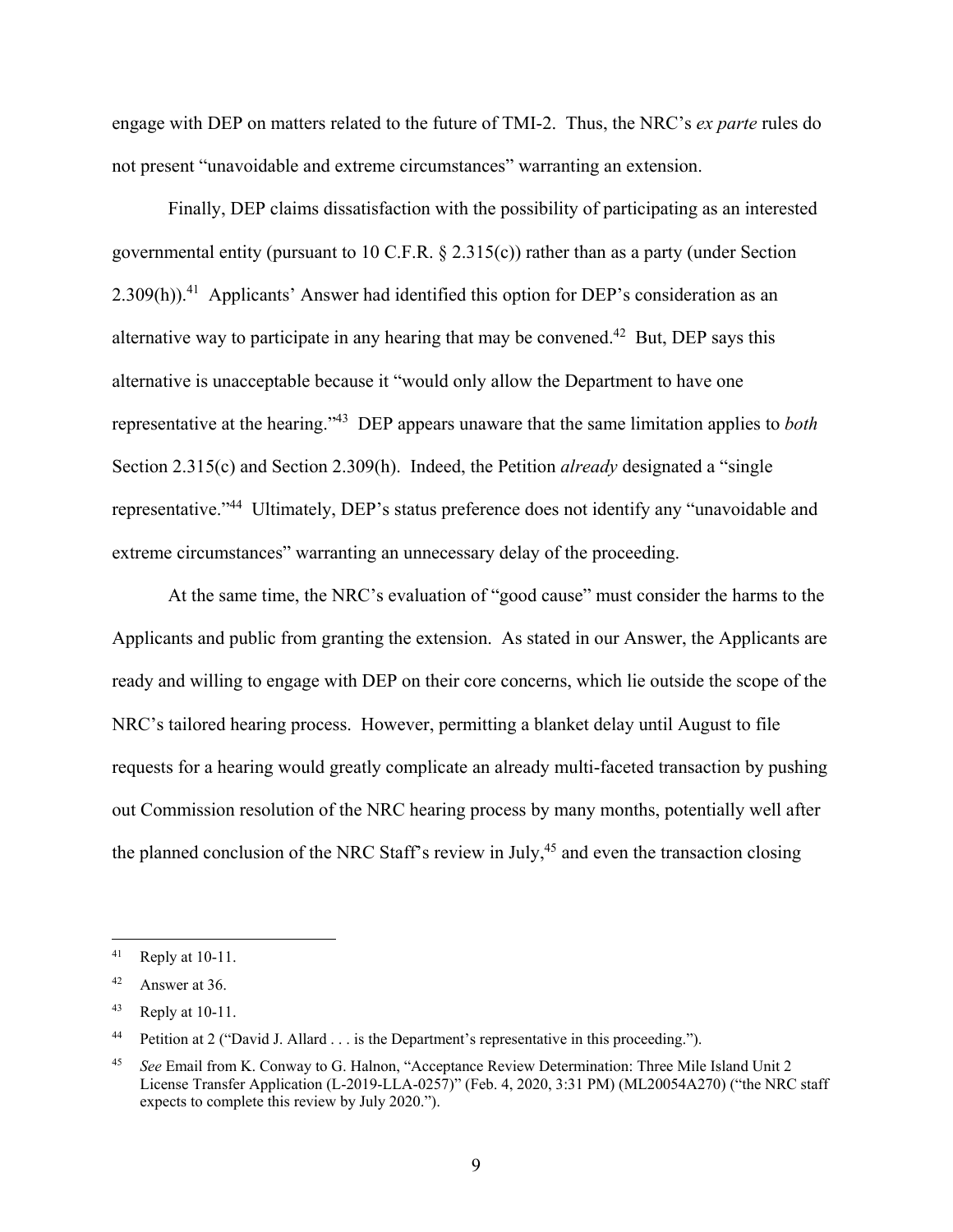date.46 Completing the decommissioning of TMI-2 represents a major milestone for the nuclear industry and the public. The practical harm and uncertainty introduced by such a lengthy delay—not to mention the complexity and cost it introduces into the decommissioning process must be weighed against the largely unclear need for an extension. On balance, DEP simply has not demonstrated "good cause" for any extension, much less the lengthy extension requested in the Amended Motion.

## **V. CONCLUSION**

 $\overline{a}$ 

The Amended Motion must be denied either because DEP failed to consult, or because it fails to satisfy the applicable "good cause" standard, or for both of these reasons.

<sup>46</sup> *See* LTA (cover letter at 3) (requesting the NRC's decision on the LTA by July 31, 2020, to support the transaction closing date).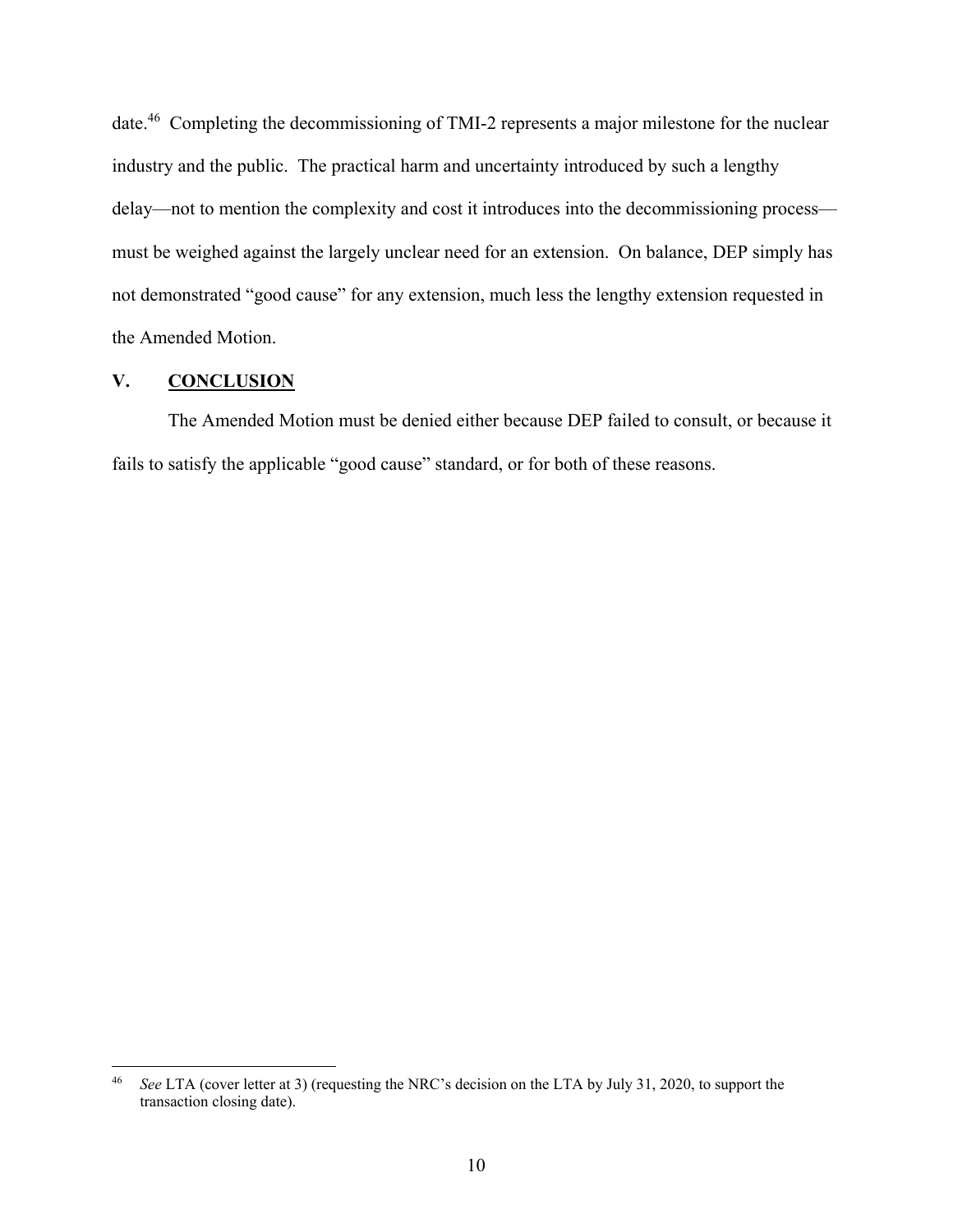# Respectfully submitted,

### *Executed in Accord with 10 C.F.R. § 2.304(d)*

Daniel F. Stenger, Esq. Sachin Desai, Esq. HOGAN LOVELLS US LLP 555 Thirteenth Street, NW Washington, DC 20004 (202) 637-5691 daniel.stenger@hoganlovells.com sachin.desai@hoganlovells.com

#### *Executed in Accord with 10 C.F.R. § 2.304(d)*

Russell G. Workman, Esq. TMI-2 SOLUTIONS, LLC 423 West 300 South, Suite 200 Salt Lake City, UT 841901 (801) 303-0195 rgworkrnan@energysolutions.com

*Counsel for TMI-2 Solutions, LLC*

*Executed in Accord with 10 C.F.R. § 2.304(d)* 

Timothy P. Matthews, Esq. John E. Matthews, Esq. Grant W. Eskelsen, Esq. MORGAN, LEWIS & BOCKIUS LLP 1111 Pennsylvania Avenue, N.W. Washington, D.C. 20004 (202) 739-5524 timothy.matthews@morganlewis.com john.matthews@morganlewis.com grant.eskelsen@morganlewis.com

### *Executed in Accord with 10 C.F.R. § 2.304(d)*

Karen A. Sealy, Esq. FIRSTENERGY SERVICE COMPANY 76 South Main Street Akron, OH 44308 (330) 761-7869 ksealy@firstenergycorp.com

*Signed (electronically) by Ryan K. Lighty* 

Ryan K. Lighty, Esq. MORGAN, LEWIS & BOCKIUS LLP 1111 Pennsylvania Avenue, N.W. Washington, D.C. 20004 (202) 739-5274 ryan.lighty@morganlewis.com

*Counsel for GPU Nuclear, Inc., Metropolitan Edison Co., Jersey Central Power & Light Co., and Pennsylvania Electric Co.*

Dated in Washington, DC this 26th day of May 2020